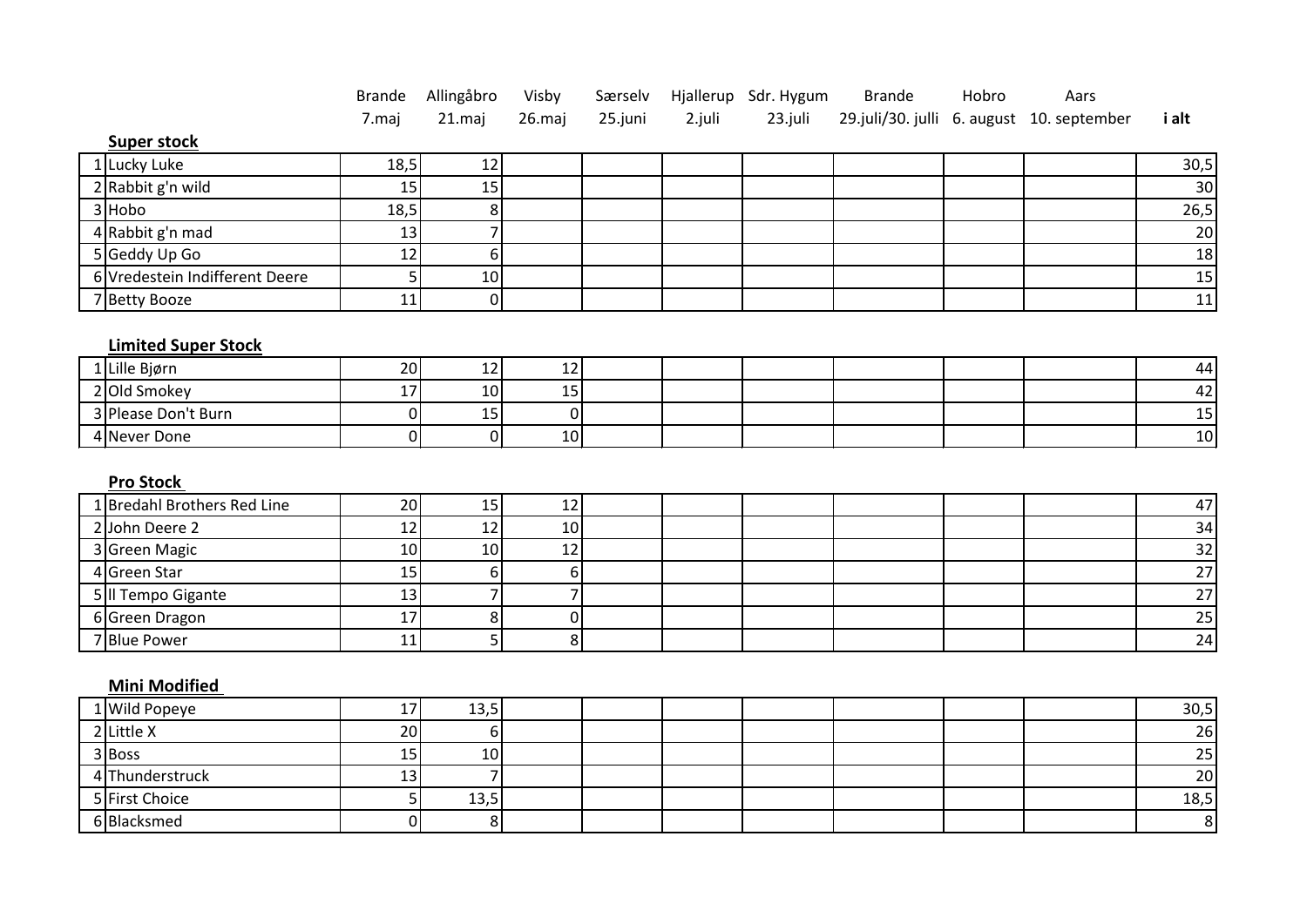| 7 Dini           |  |  |  |  |  |
|------------------|--|--|--|--|--|
| 8 Street fighter |  |  |  |  |  |
| 9 No Risk No Fun |  |  |  |  |  |
| 10 Redneck Rebel |  |  |  |  |  |

## **Heavy Modified**

| 1 Fenrir                | 20 <sub>l</sub> |   |  |  |  | $\sim$ $-$<br>--     |
|-------------------------|-----------------|---|--|--|--|----------------------|
| 2 Red<br>Thunder        | . .<br>∸∸       | . |  |  |  | $\sim$ $\sim$<br>. . |
| 3 Reau<br>autiful Noise |                 |   |  |  |  |                      |

## **Farmstock (3600)**

| 1 DS Deere            |                 |     | 10 <sup>1</sup> |  |  |  | 37             |
|-----------------------|-----------------|-----|-----------------|--|--|--|----------------|
| 2 Too Hot To Handle   | 20 <sub>1</sub> |     | 12              |  |  |  | 36             |
| 3 Krone Red Lightning | כו              |     | 15              |  |  |  | 36             |
| 4Bette Tage           | 17              | ∸   |                 |  |  |  | 35             |
| 5 Bounty Hunter       | 10I             | 10I |                 |  |  |  | 28             |
| 6 Special D           | د ک             | د.  |                 |  |  |  | 25,5           |
| 7 Grusomme mig        |                 | د,  |                 |  |  |  | 25,5           |
| 8 Fru Ustabil         |                 |     |                 |  |  |  | 18             |
| 9Joker                |                 |     |                 |  |  |  | $\overline{0}$ |

## **Farmstock (4500)**

| 1 Krone Hulk       | 20 l            | 15              | 15              |  |  |  | 50              |
|--------------------|-----------------|-----------------|-----------------|--|--|--|-----------------|
| 2 Extreme Edition  |                 |                 | 12              |  |  |  | 37              |
| 3 Back In Business | 13              | 10 <sup>1</sup> |                 |  |  |  | 31              |
| 4 The Gray Deere   |                 |                 | 10 <sup>1</sup> |  |  |  | 29              |
| 5 Blue Dream       |                 | ∸               |                 |  |  |  | 28              |
| 6 Lærlingen        | 15              |                 |                 |  |  |  | 25              |
| 7 El Diablo Junior |                 |                 |                 |  |  |  | 21              |
| 8 SH Deere         | 10 <sub>1</sub> |                 |                 |  |  |  | 12              |
| 9 Ursula           |                 |                 | b.              |  |  |  | 10 <sub>l</sub> |
| 10 Breakdown       |                 |                 |                 |  |  |  |                 |